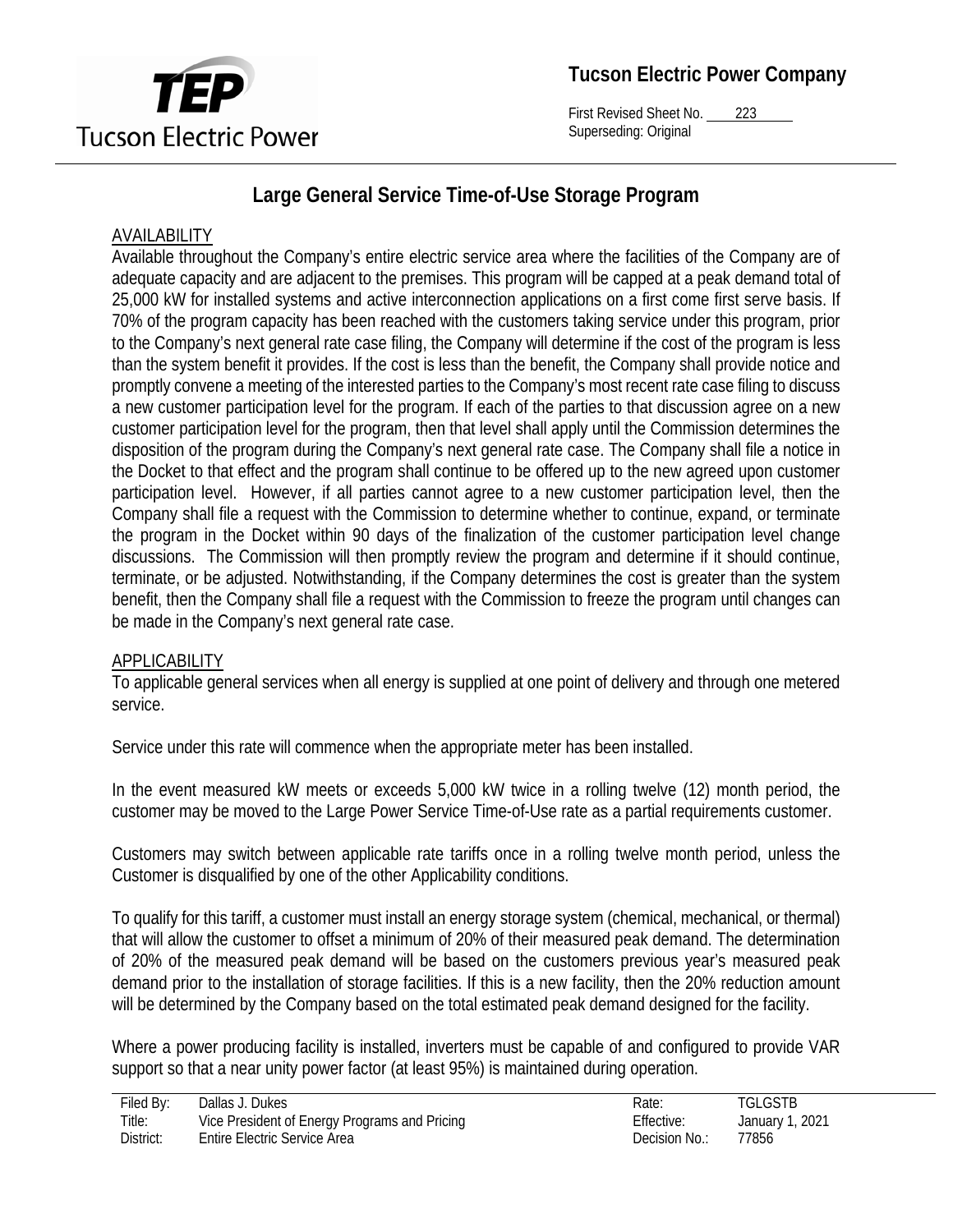

First Revised Sheet No. 223 Superseding: Original

Not applicable to resale, breakdown, temporary, standby or auxiliary service.

#### CHARACTER OF SERVICE

The service shall be three-phase, 60 Hertz, primary service at one standard nominal voltage as mutually agreed and subject to availability at point of delivery.

Where the storage facility will be producing electrical energy at the customer's facility, an additional, bidirectional meter will be installed at the inverter's output of the facility's power production unit.

#### RATE

A monthly bill at the following rate plus any adjustments incorporated herein:

#### BUNDLED STANDARD OFFER SERVICE - SUMMARY OF BASIC SERVICE, DEMAND AND ENERGY CHARGES:

| Non-Power producing Basic Service Charge (per month): | \$950.00   |
|-------------------------------------------------------|------------|
| Power Producing Basic Service Charge (per month):     | \$1,183.18 |

Demand Charges (per kW): Summer On-Peak or Remaining Hours  $$29.39$ Summer Off-Peak Excess Demand \$25.67 Shoulder On-Peak or Remaining Hours \$25.27 Shoulder Off-Peak Excess Demand  $$23.51$ Winter On-Peak or Remaining Hours  $$24.10$ Winter Off-Peak Excess Demand  $$21.40$ 

| <b>Energy Charges</b> | Summer        | Winter      | Shoulder                     |
|-----------------------|---------------|-------------|------------------------------|
| $(\text{per kWh})$ :  | <u>(May -</u> | (December - | (October - November, March - |
|                       | September)    | February)   | April)                       |
| On-Peak               | \$0.006050    | \$0.005042  | \$0.004033                   |
| Remaining             | \$0.000000    | \$0.000000  | \$0.000000                   |
| Off-Peak              | \$0.000000    | \$0.000000  | \$0.000000                   |

Energy Charge is a bundled charge that includes: Local Delivery-Energy (Local Delivery and/or Distribution exclusive of Transmission/Ancillaries), Generation Capacity, Fixed Must-Run, Transmission and Ancillary Services.

| Filed By: | Dallas J. Dukes                               | Rate:         | <b>TGLGSTB</b> |
|-----------|-----------------------------------------------|---------------|----------------|
| Title:    | Vice President of Energy Programs and Pricing | Effective:    | January 1,     |
| District: | <b>Entire Electric Service Area</b>           | Decision No.: | 77856          |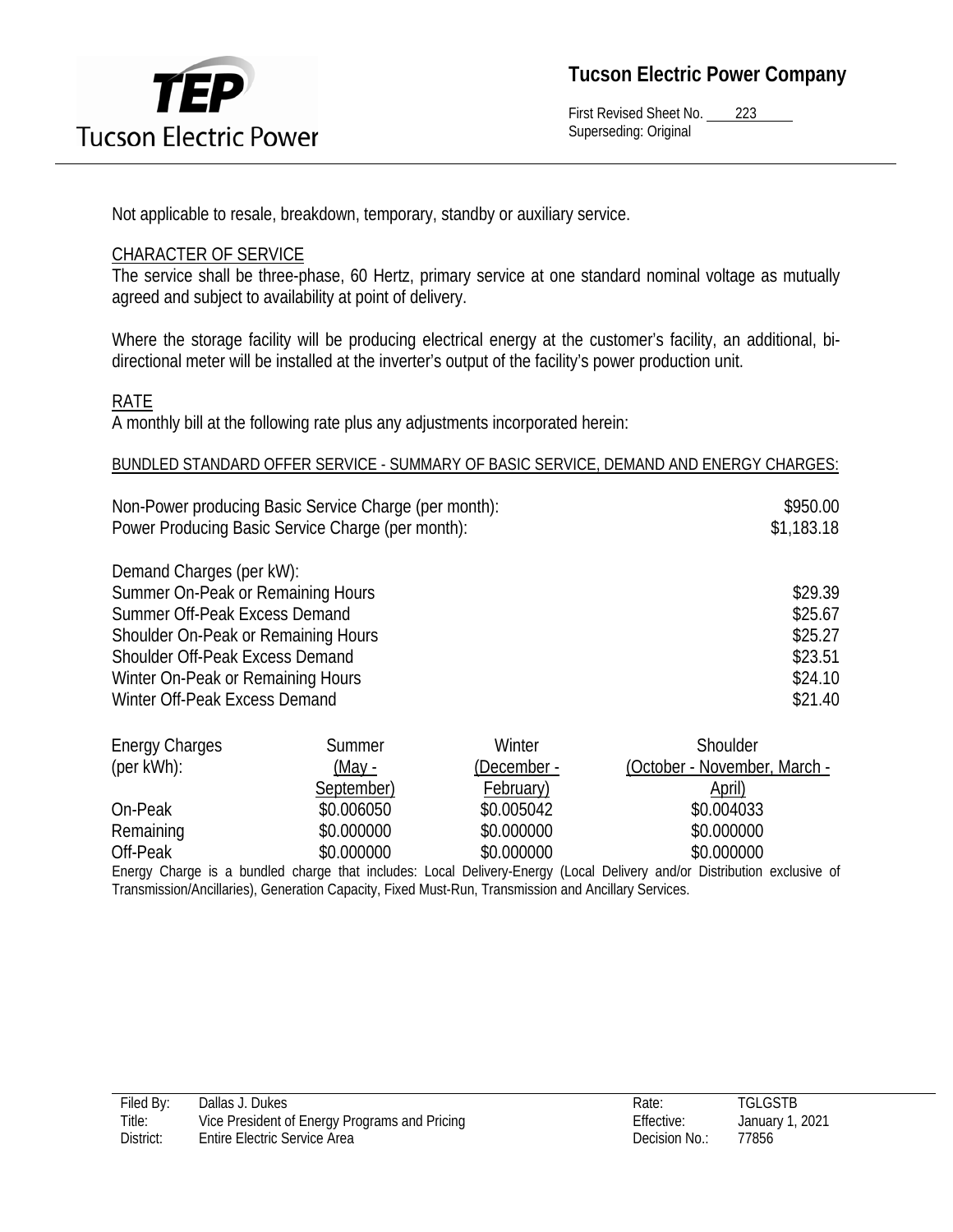

First Revised Sheet No. 223 Superseding: Original

| Power Supply                                                                                                                       | Summer            | Winter                | Shoulder                        |
|------------------------------------------------------------------------------------------------------------------------------------|-------------------|-----------------------|---------------------------------|
| Charges (per kWh):                                                                                                                 | (May – September) | (December – February) | (October-November, March-April) |
| On-Peak                                                                                                                            | \$0.032151        | \$0.028578            | \$0.030364                      |
| Remaining                                                                                                                          | \$0.022871        | \$0.022889            | \$0.022908                      |
| Off-Peak                                                                                                                           | \$0.017861        | \$0.017861            | \$0.017861                      |
| Purchased Power and Fuel Adjustment Clause (PPFAC): The Base Power Supply Charge shall be subject to a per kWh adjustment          |                   |                       |                                 |
| in accordance with Pider 1 to reflect any increase or decrease in the cost to the Company for energy either generated or nurchased |                   |                       |                                 |

in accordance with Rider-1 to reflect any increase or decrease in the cost to the Company for energy either generated or purchased above or below the base cost of purchased power and fuel.

Energy exported through the utility meter will be credited at the current MCCCG Rider-3 rate.

## TIME-OF-USE TIME PERIODS

Once per year on March 1st the time-of-use periods may change to reflect changing On-Peak and Off-Peak periods for the coming seasons which will take effect on May 1<sup>st</sup>. The On-Peak period will be determined as the 6 greatest average system demand hours during the previous three years by season. The Off-Peak period will be determined as the 12 lowest average system demand hours during the previous three years by season. The periods that are neither On-Peak nor Off-Peak will be Remaining Hours.

|                                              | On-Peak      | Off-Peak     | <b>Remaining Hours</b> |
|----------------------------------------------|--------------|--------------|------------------------|
|                                              | <b>Hours</b> | <b>Hours</b> |                        |
| Summer (May – September)                     | 1300-1900    | 2200-1000    | 1000-1300, 1900-2200   |
| Winter (December – February)                 | 0700-0800,   | 2300-0600,   | 0600-0700, 0800-1000,  |
|                                              | 1700-2200    | 1000-1600    | 1600-1700, 2200-2300   |
| Shoulder (October – November, March – April) | 1500-2100    | 2300-1100    | 1100-1500, 2100-2300   |

## BILLING DEMAND

The monthly billing demand shall be the greatest of the following:

- 1. The greatest measured 15-minute interval demand read of the meter during the On-Peak or Remaining Hours of the billing period;
- 2. The contract capacity or 200 kW, whichever is greater

Additionally, the maximum 15 minute measured demand during the Off-Peak period of the billing period that is in excess (i.e. positive incremental amount above) of 150% of that billing period's measured On-Peak and Remaining Hours demand.

The Company reserves the right to require a Customer to install equipment to maintain an acceptable power factor at the Customer's expense.

The Company may require a written contract with a minimum contract demand and a minimum term of contract.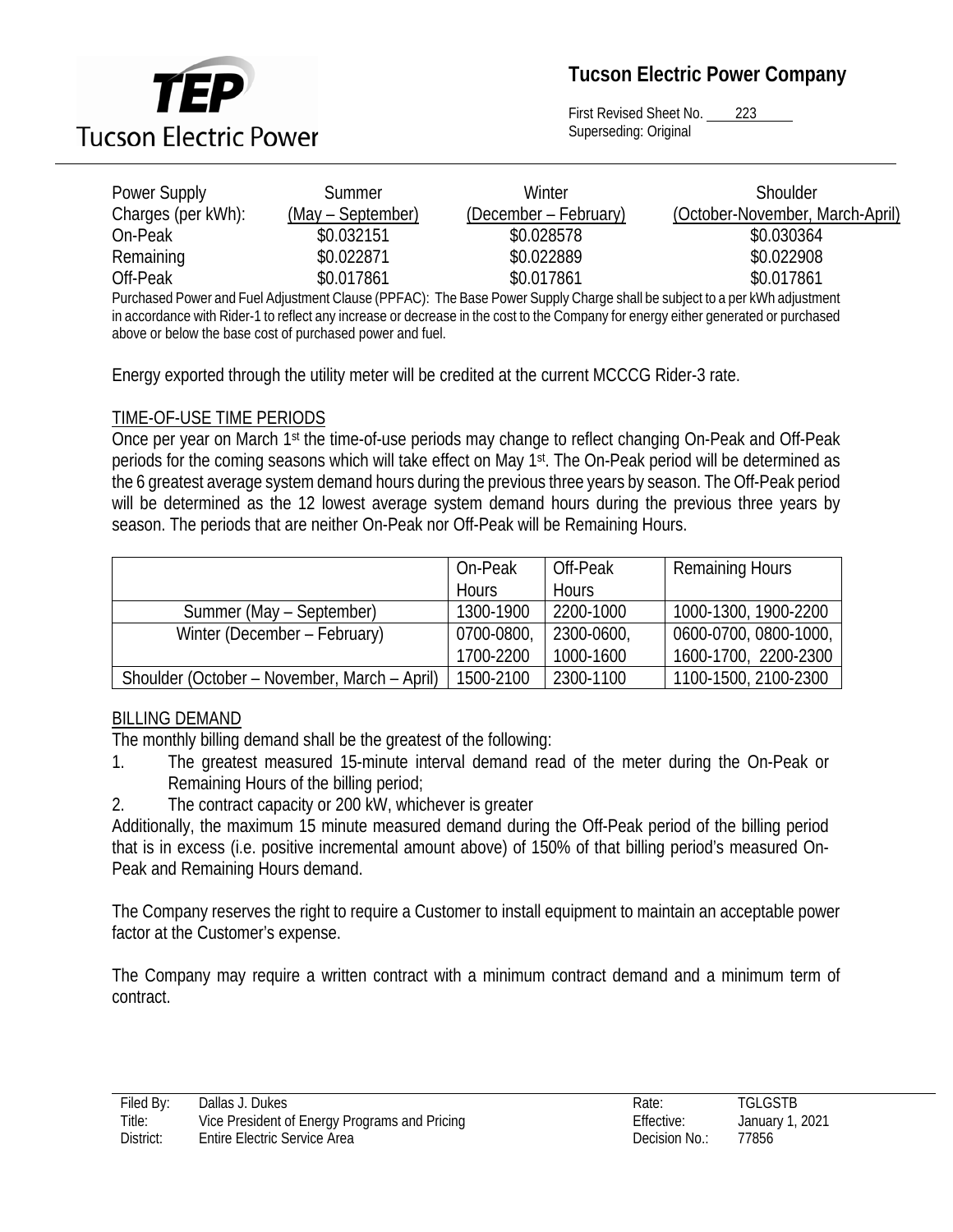

First Revised Sheet No. 223 Superseding: Original

# PRIMARY SERVICE

The above rate is subject to Primary Service and Metering. The Customer will provide the entire distribution system (including transformers) from the point of delivery to the load. The energy and demand shall be metered on primary side of transformers.

#### DIRECT ACCESS

A Customer's Direct Access bill will include all unbundled components except those services provided by a qualified third party. Those services may include Metering (Installation, Maintenance and/or Equipment), Meter Reading, Billing and Collection, Transmission and Generation. If any of these services are not available from a third party supplier and must be obtained from the Company, the rates for Unbundled Components set forth in this tariff will be applied to the customer's bill.

#### FOR DIRECT ACCESS: ARIZONA INDEPENDENT SCHEDULING ADMINISTRATOR (AZISA) CHARGE

A charge per kWh shall, subject to FERC authorization, be applied for costs associated with the implementation of the AZISA in Arizona.

#### TEP STATEMENT OF CHARGES

For all additional charges and assessments approved by the Arizona Corporation Commission see the TEP Statement of Charges which is available on TEP's website at www.tep.com.

#### TAX CLAUSE

To the charges computed under the above rate, including any adjustments, shall be added the applicable proportionate part of any taxes or governmental impositions which are or may in the future be assessed on the basis of gross revenues of the Company and/or the price or revenue from the electric energy or service sold and/or the volume of energy generated or purchased for sale and/or sold hereunder.

#### RULES AND REGULATIONS

The standard Rules and Regulations of the Company as on file with the Arizona Corporation Commission shall apply where not inconsistent with this rate.

#### ADDITIONAL NOTES

Additional charges may be directly assigned to a customer based on the type of facilities (e.g., metering) dedicated to the customer or pursuant to the customer's contract, if applicable. Additional or alternate Direct Access charges may be assessed pursuant to any Direct Access fee schedule authorized.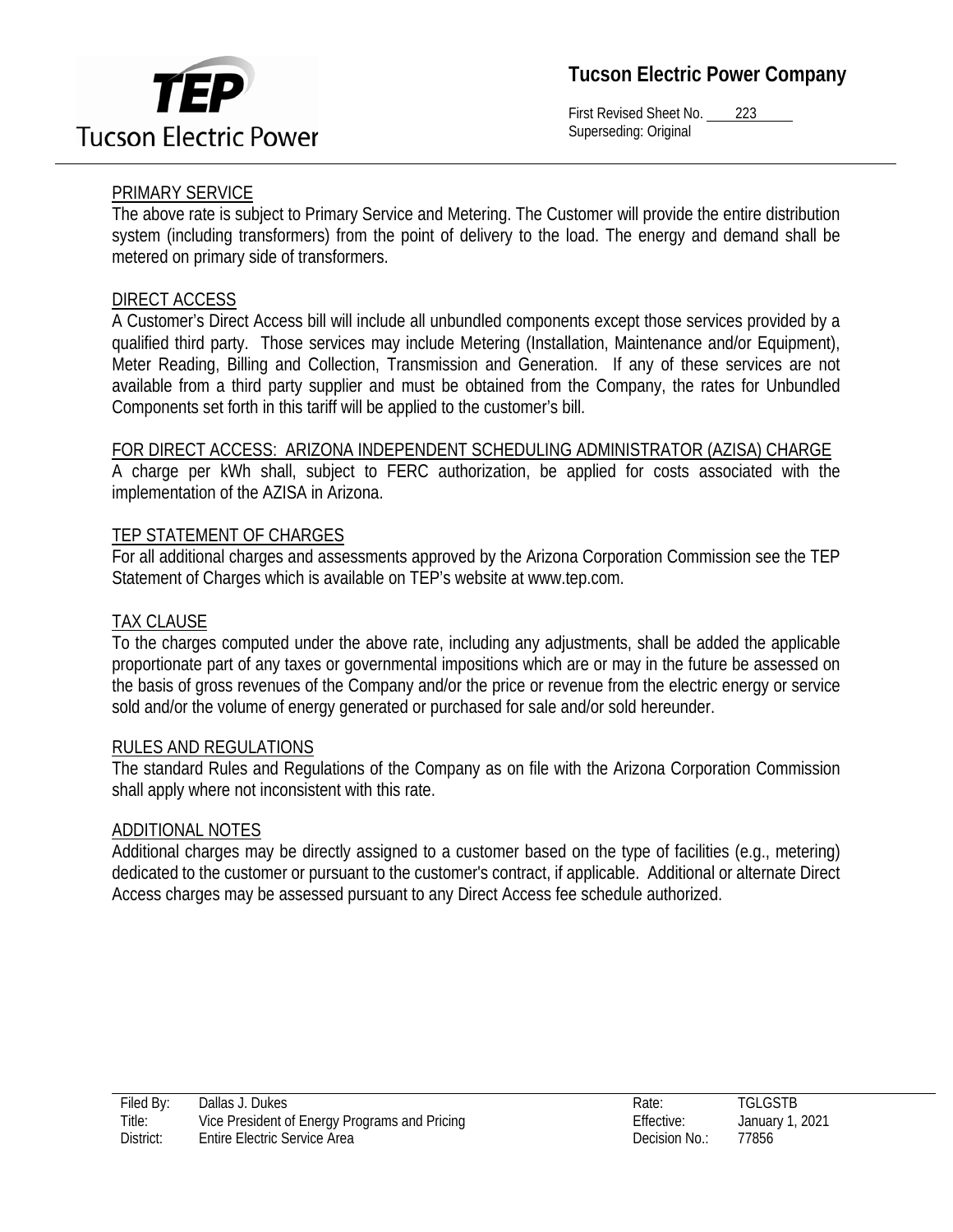

First Revised Sheet No. 223 Superseding: Original

#### BUNDLED STANDARD OFFER SERVICE CONSISTS OF THE FOLLOWING UNBUNDLED COMPONENTS:

| Basic Service Charges (per month):<br>Non-Power Producing:                 |            |
|----------------------------------------------------------------------------|------------|
| <b>Meter Services</b>                                                      | \$415.47   |
| Meter Reading                                                              | \$4.40     |
| <b>Billing &amp; Collection</b>                                            | \$153.24   |
| <b>Customer Delivery</b>                                                   | \$376.89   |
| Total                                                                      | \$950.00   |
| Power Producing:                                                           |            |
| <b>Meter Services</b>                                                      | \$112.08   |
| Meter Reading                                                              | \$4.52     |
| <b>Billing &amp; Collection</b>                                            | \$349.76   |
| <b>Customer Delivery</b>                                                   | \$716.82   |
| Total                                                                      | \$1,183.18 |
| Demand Charges (per kW):                                                   |            |
| Distribution Delivery Summer On-peak or Remaining                          | \$14.23    |
| Distribution Delivery Summer Off-peak                                      | \$14.03    |
| Distribution Delivery Shoulder On-peak or Remaining                        | \$10.11    |
| Distribution Delivery Shoulder Off-peak                                    | \$11.87    |
| Distribution Delivery Winter On-peak                                       | \$10.11    |
| Distribution Delivery Winter Off-peak                                      | \$12.11    |
| Generation Capacity Summer On-peak or Remaining                            | \$9.40     |
| <b>Generation Capacity Summer Off-peak</b>                                 | \$5.88     |
| Generation Capacity Shoulder On-peak or Remaining                          | \$9.40     |
| Generation Capacity Shoulder Off-peak                                      | \$5.88     |
| <b>Generation Capacity Winter On-peak</b>                                  | \$8.23     |
| <b>Generation Capacity Winter Off-peak</b>                                 | \$3.53     |
| <b>Fixed Must-Run Charges</b>                                              | \$1.79     |
| Transmission                                                               | \$3.12     |
| System Control & Dispatch                                                  | \$0.04     |
| Reactive Supply and Voltage Control                                        | \$0.16     |
| <b>Regulation and Frequency Response</b>                                   | \$0.16     |
| <b>Spinning Reserve Service</b>                                            | \$0.42     |
| <b>Supplemental Reserve Service</b>                                        | \$0.07     |
| Energy Imbalance Service: Currently charged pursuant to the Company's OATT |            |

| Filed By: | Dallas J. Dukes                               | Rate:         | <b>TGLGSTB</b>  |
|-----------|-----------------------------------------------|---------------|-----------------|
| Title:    | Vice President of Energy Programs and Pricing | Effective:    | January 1, 2021 |
| District: | Entire Electric Service Area                  | Decision No.: | 77856           |